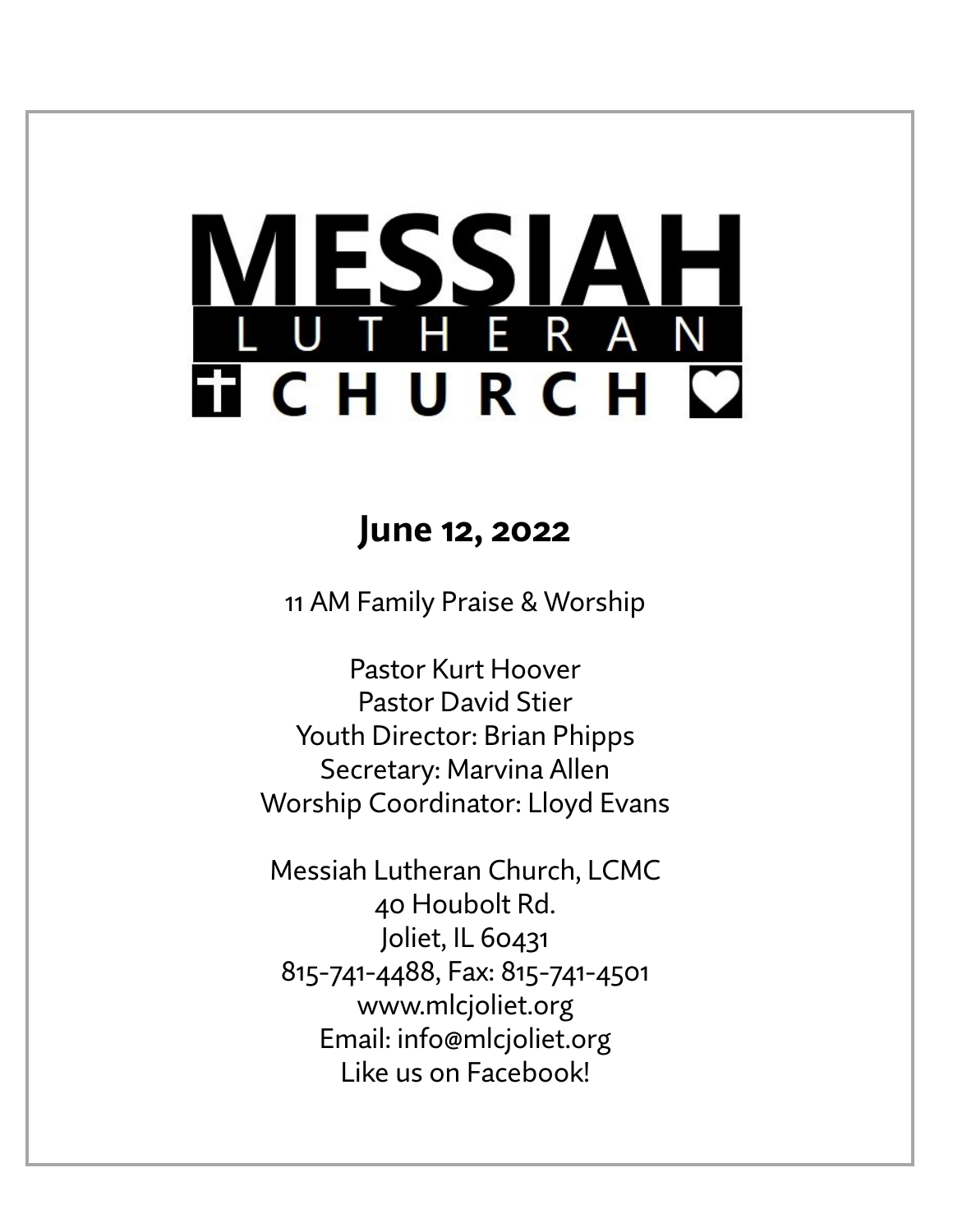## **WORSHIP TODAY**

## **Call To Worship**

## **Welcome/Announcements**

## **Worship Through Songs**

## **Worship Through Confession & Giving**

Text prayer requests to 815-369-0070

## **Children's Message**

**Special Music: "How Great Thou Art"** Caleb Fruhling

## **Worship Through Hearing God's Word**

**Message** "Better Together: Worship God" By Pastor Kurt Hoover

## **Worship Through Song**

## **Prayers of Intercession**

## **Worship Through the Lord's Prayer**

**Closing Song**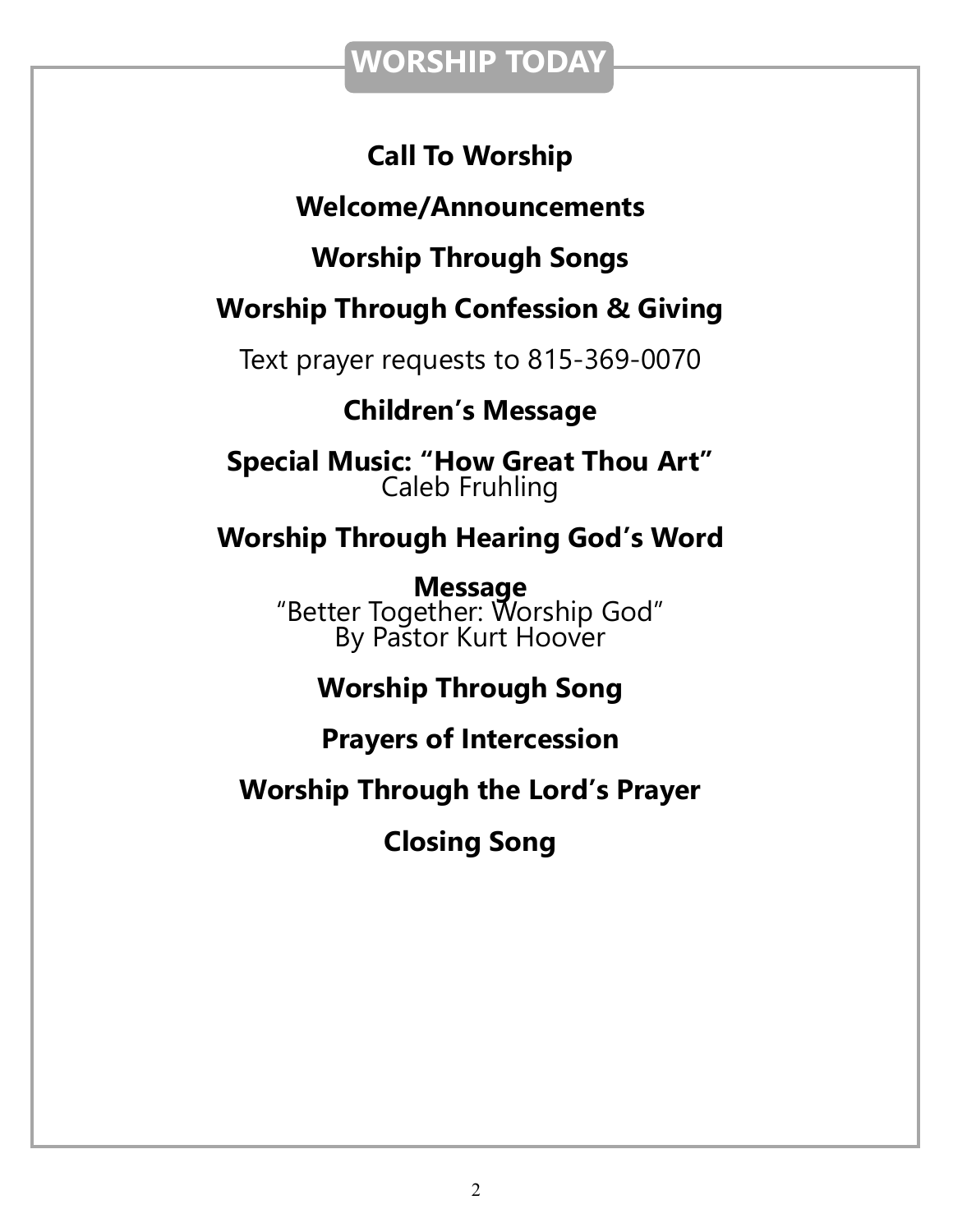#### **OUR OLD TESTAMENT LESSON Deuteronomy 6:6-20**

*Reader: Youth Group*

 $6$ These commandments that I give you today are to be on your hearts.  $7$  Impress them on your children. Talk about them when you sit at home and when you walk along the road, when you lie down and when you get up.  $\mathrm{K}^3$ Tie them as symbols on your hands and bind them on your foreheads. <sup>9</sup> Write them on the doorframes of your houses and on your gates.

 $10$  When the Lord your God brings you into the land he swore to your fathers, to Abraham, Isaac and Jacob, to give you—a land with large, flourishing cities you did not build, <sup>11</sup> houses filled with all kinds of good things you did not provide, wells you did not dig, and vineyards and olive groves you did not plant—then when you eat and are satisfied,  $^{12}$  be careful that you do not forget the LORD, who brought you out of Egypt, out of the land of slavery.

 $13$  Fear the Lord your God, serve him only and take your oaths in his name.  $14$  Do not follow other gods, the gods of the peoples around you;  $15$  for the Lord your God, who is among you, is a jealous God and his anger will burn against you, and he will destroy you from the face of the land. <sup>16</sup> Do not put the Lord your God to the test as you did at Massah. <sup>17</sup> Be sure to keep the commands of the LORD your God and the stipulations and decrees he has given you.  $18$  Do what is right and good in the Lord's sight, so that it may go well with you and you may go in and take over the good land the Lord promised on oath to your ancestors,  $^{19}$  thrusting out all your enemies before you, as the Lord said.

 $20$  In the future, when your son asks you, "What is the meaning of the stipulations, decrees and laws the LORD our God has commanded you?"

#### **OUR EPISTLE LESSON 1 John 1:2-4**

 $2$  The life appeared; we have seen it and testify to it, and we proclaim to you the eternal life, which was with the Father and has appeared to us.<sup>3</sup> We proclaim to you what we have seen and heard, so that you also may have fellowship with us. And our fellowship is with the Father and with his Son, Jesus Christ.  $4$  We write this to make our joy complete.

#### **OUR GOSPEL LESSON Mark 2:23-28**

<sup>23</sup> One Sabbath Jesus was going through the grainfields, and as his disciples walked along, they began to pick some heads of grain.  $24$  The Pharisees said to him, "Look, why are they doing what is unlawful on the Sabbath?" <sup>25</sup> He answered, "Have you never read what David did when he and his companions were hungry and in need?  $26$  In the days of Abiathar the high priest, he entered the house of God and ate the consecrated bread, which is lawful only for priests to eat. And he also gave some to his companions."

 $27$  Then he said to them, "The Sabbath was made for man, not man for the Sabbath.  $28$  So the Son of Man is Lord even of the Sabbath."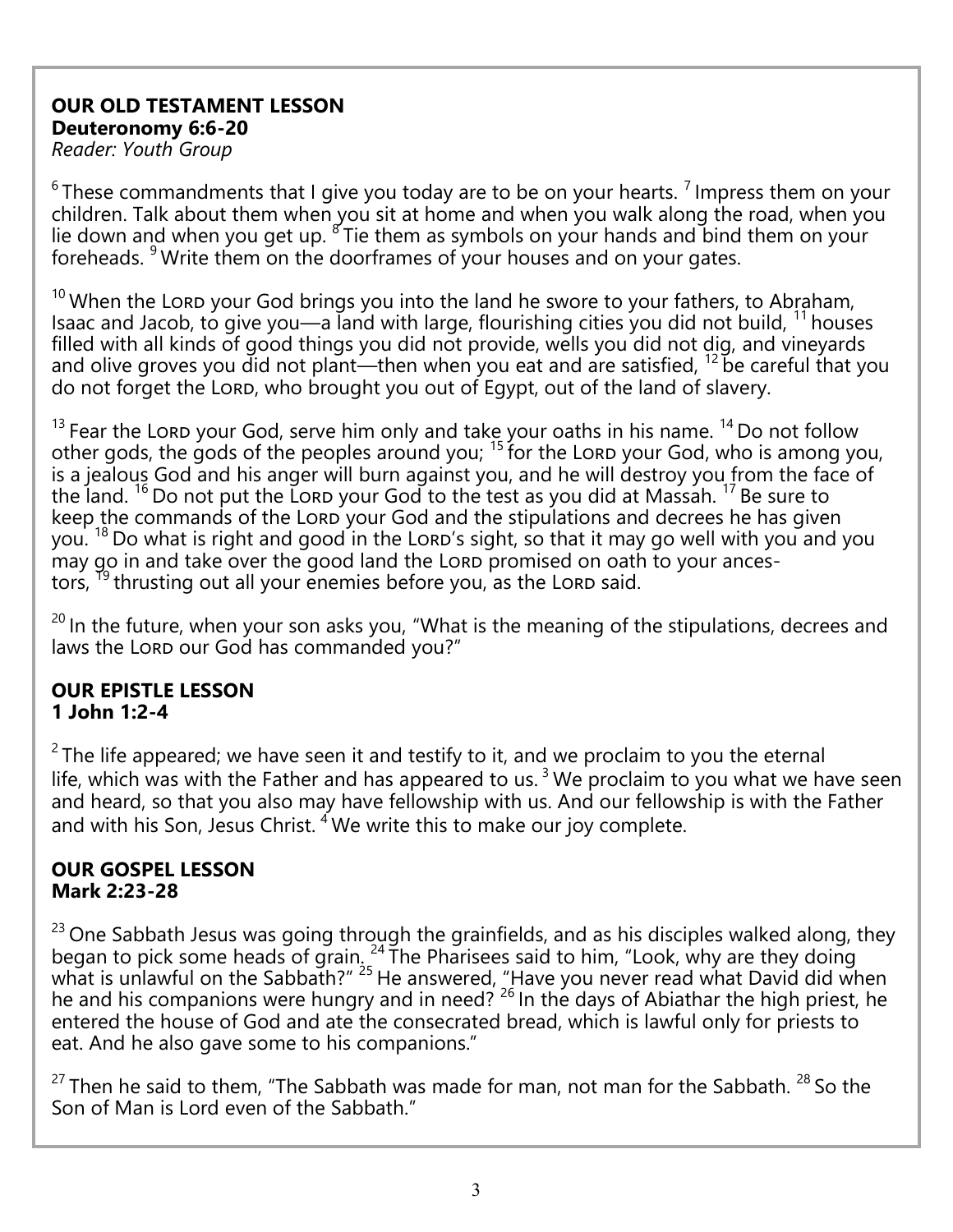# **ANNOUNCEMENTS**

# **MLC NEWS**

#### **CONNECT WITH MESSIAH**

You can use this QR code to let us know you're new, tell us that you're interested in next steps at MLC, submit prayer requests, fill out a connection card, and give online. Scan it now to connect with MLC.



#### **ONLINE GIVING**

Online giving is an easy way to give to MLC, and there are three ways to do it: 1) Go to this link: churchcenter.com/giving 2) Download the Church Center app on your phone or tablet.

3) Text your dollar amount (with a dollar sign in front of it) to 84321.

#### **OFFICE HOURS**

Our office hours are from 9am-3pm Mon-Fri. Saturdays and evenings by appointment.

#### **YOUTH CHOIR DIRECTOR**

The Lay Ministry board is looking for a youth choir director. The job consists of preparing the youth choir for one performance a month during the school year during the 9:30 and 11:00 services. The approximate time commitment is 2 hours per week. The position has a small stipend and will start after the summer. Please contact the church office or email Tom Bond at tlbond7@hotmail.com if you are interested

#### **NURSERY ASSISTANTS NEEDED**

The Lay Ministry board is looking for a few adults or couples who can make themselves available as substitute nursery attendants in case our regular nursery attendant is absent due to illness or other commitments. This is a volunteer position, but the expectation is that the commitment will be infrequent. Please contact the church office or email Tom Bond at tlbond7@hotmail.com.

#### **CALEB FRUHLING**

Pastor Caleb Fruhling is visiting us this morning. He is involved in a church plant called Salt Church in Bloomington, IL and is raising support for his work there. Please consider supporting his ministry as we take up a special offering for his ministry.

# **GET INVOLVED**

#### **MESSIAH QUILTERS**

Our next meeting will be on Tuesday, June 21st, 2022 from 9 am – 12 pm. We have so many quilts ready to be tied and you don't need any sewing or quilting experience to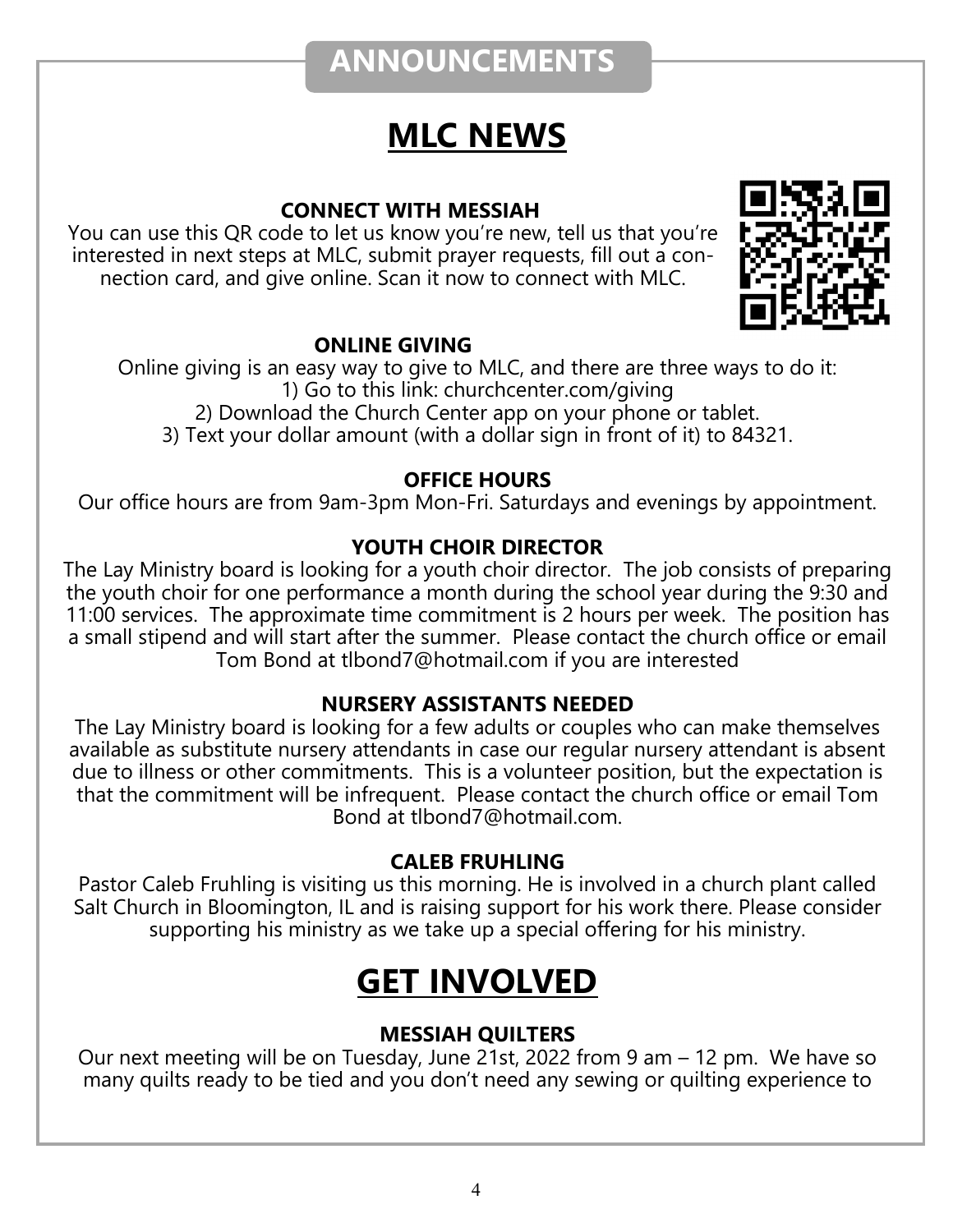help us. If you are unable to join us and would like to sew at home, we have kits ready for you to sew.

Contact Kathy Mueller (815-953-6601) at scpbklane@aol.com for more information or any questions you may have. Drop by and see what we are doing.

#### **MEMORY BEARS**

The Memory Bears Life Group meets together once a month to make teddy bears out of clothing from people who have passed away to comfort the grieving. We also make and sell bears once a year to raise money for supplies and children's charities. We would love to have you join us! We have jobs that do not require sewing as well as jobs that do. Please contact Cindi Souza (815-931-8478) for more information.

#### **MEAL TRAIN**

We all know someone who may be overwhelmed during a difficult time. Perhaps an illness, surgery, loss of a family member or a job or the challenge of a new baby. Messiah is forming a Meal Train for anyone who would like to prepare and deliver a meal or need a meal. To sign up for the Meal Train team or request a Meal Train, please visit mlcjoliet.org/meal-train.

#### **PARISH FELLOWSHIP**

We are in need of coffee lovers to set up and/or clean up our Sunday coffee table in Fellowship Hall. Our new list starts June 5, and currently our rotation schedule is approximately 5 weeks. Are you interested in learning more? Please call or text Carol Gordon at 815-685-1485.

# **MLC MESSIAH KIDS**

#### **MESSIAH KIDS REMIND GROUP**

What is Remind? A texting program where can keep you updating on what's going on. Parents of Sunday School aged children (Kindergarten through sixth grade), you can join the Messiah Kids Remind group by texting the code mlcmk to 81010.

#### **MESSIAH KIDS SUNDAY SCHOOL**

Messiah Kids Sunday school continues today at 9:30 on the 2nd floor. For the summer, Messiah Kids Sunday school meets together in the FLC.

#### **MESSIAH KIDS SUNDAY 11 AM**

Messiah Kids happens during the 11 am service, right after the children's message. Just sign in at the kiosk in the narthex. Want to watch kids play for thirty minutes? We could use your help for this ministry. Email Kimber at cemlcjoliet@gmail.com.

#### **VACATION BIBLE SCHOOL**

Thanks to everyone involved in Vacation Bible School this year. Everything was great and we look forward to next year.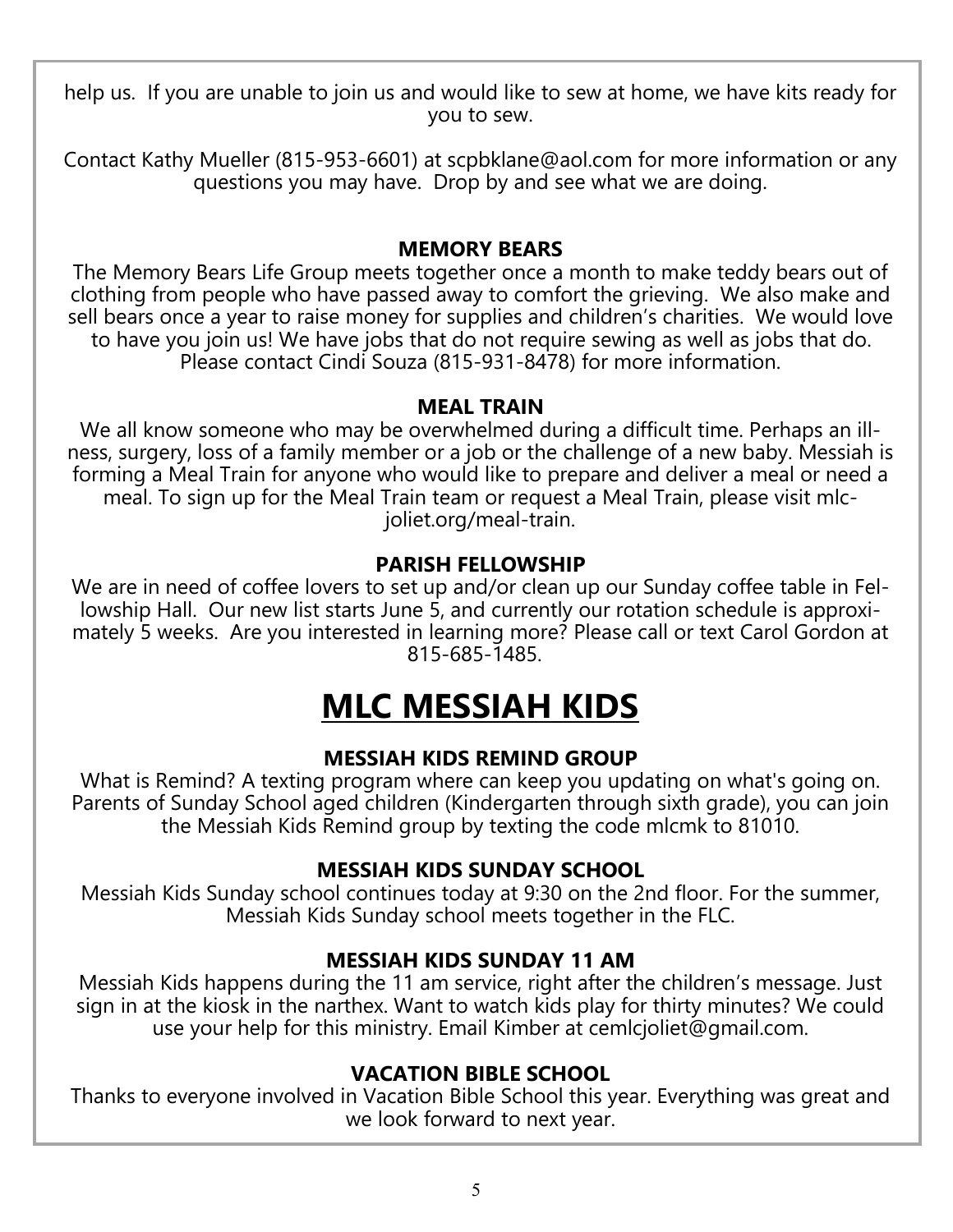# **MLC STUDENT MINISTRY**

#### **7TH-12TH GRADE SUNDAY SCHOOL (Sundays at 9:30 am)**

Sunday school continues this week.

#### **IGNITE (Wednesdays from 6-8 starting in June)**

Join the student ministry for our Wednesday night summer program. Open to 7th-12th grade. We will meet at the church

#### **STUDENT MINISTRY CAMPING TRIPS**

There will be a July camping trip on July 29th-Aug. 1st. It will be at Mendotta hills and are open to 7th-12th grades. Details and signup sheet is available at bit.ly/MLCCampJune

#### **CENTER LAKE BIBLE CAMP (June 26th-July 1st)**

For 5th-8th grade. This is where students go to learn about the Bible while experiencing God in nature.

#### **HIGH ADVENTURE TRIP (July 17th-July 23rd)**

For 9th-12th grade. This is a time for the High school to go to WV. to Alpine Ministries to experience God in nature and adventure. We will go white water rafting, repelling, and traverse a high ropes course. Need more info? Reach out to Brian at brian@mlcjoliet.org

# **EVENTS**

#### **PRAYER GROUP (Thursdays at 10 am)**

In the Fireside Room. Email pastor.stier@mlcjoliet.org for more information.

#### **INSIGHT ADULT BIBLE STUDY (Sundays at 9:30 am)**

Join us for a great time of fellowship and study of God's word in the fellowship hall.

#### **MOSAIC**

For the Summer months (May-Aug.) Mosaic will be combining with Insight for 9:30a Bible Studies. Keep an eye out for events and our new fall lineup!

#### **MEN'S BIBLE STUDY (Tuesday, June 14th at 6:30 pm)**

Our church has a new ministry for men. Messiahs Mens Ministry, 3M Group, is born out of the need for Gods men to step up and be who they were created to be. Our purpose is to train men to come alongside each other and encourage one another in life. To lead the next generation of men into a way of life that honors and pleases God. Join us on the second and forth Tuesday of every month @ 6:30 pm. It's never too late to jump in. Men of all ages are welcome. If you would like more information feel free to contact: Mike Brown Evmlcjoliet@gmail.com 815-405-2547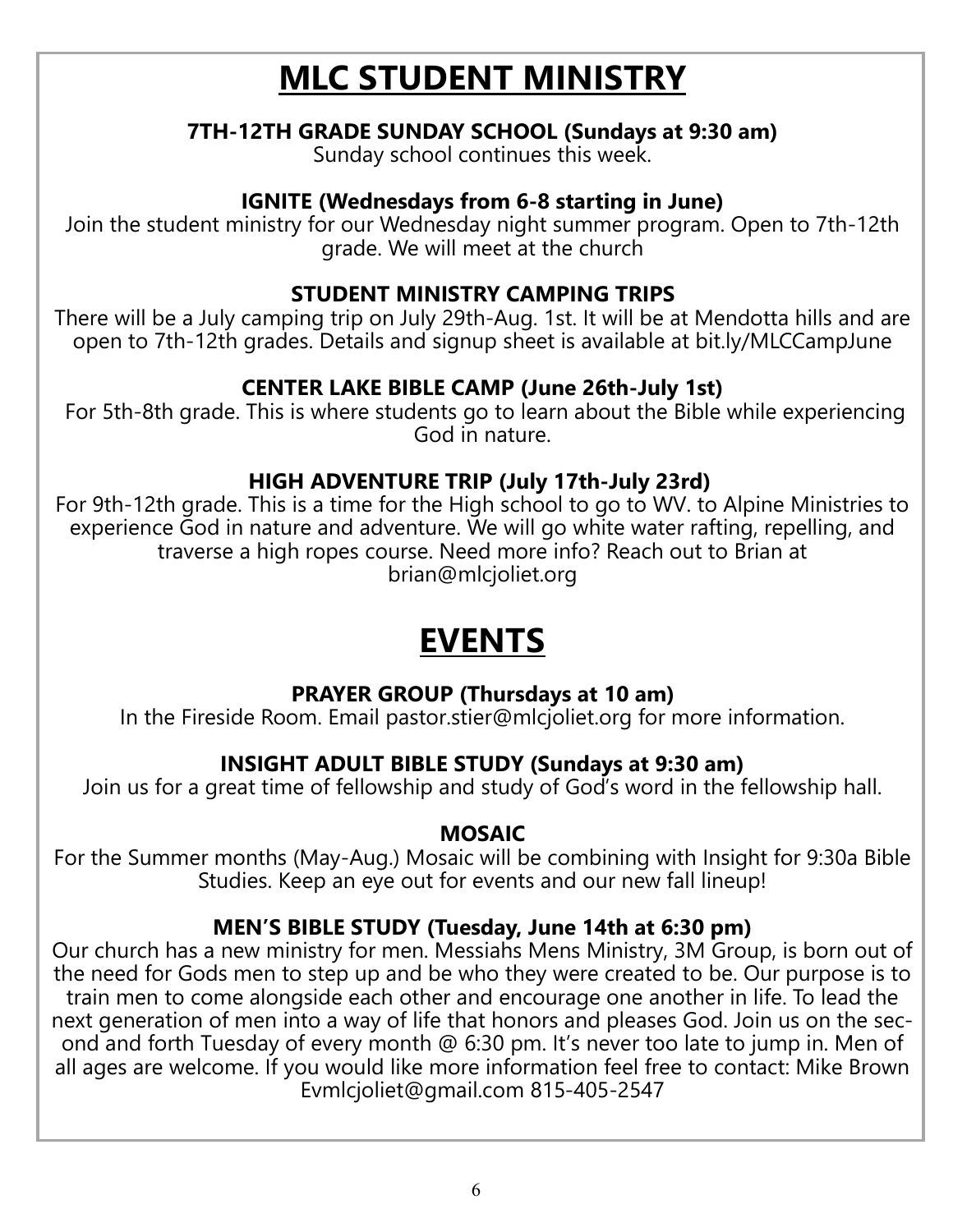#### **DADDY DONUT DAY (June 19th)**

Come celebrate Daddy Donut Day at Messiah on Sunday, June 19th. Enjoy a delicious donut from the donut wall in the narthex during our 8 am, 9:30 am or 11 am service. Happy Father's day!

#### **PAIRS & SPARES (Sundays, June 26th and July 31st)**

Pairs and Spares is an adult social gathering for friends and family of MLC. Our team puts together a warm atmosphere with fun and games for adult couples and singles alike. More than anything we just value connections. Pairs and Spares will happen Sunday evenings from 4-8p to come together as a community to enjoy life together. Let us know if you want to be a part of this Life Group and help us out with your ideas. Our First two events are BBQ & Pool Parties: June 26th @ The Bonds and July 31st @ The Ferenzis. Messiah will provide the meats. Just bring side dishes to share and drinks for you and yours. Sign up in the narthex or email the church at info@mlcjoliet.org if you plan on attending.

#### **RALLY DAY (Sunday, August 21 at 10 am)**

Join us for one combined service outside as we enter into another year of service and teaching here at Messiah. There will be a cookout after service. Please bring lawn chairs.

#### **10TH ANUUAL LABOR DAY CHURCH FAMILY CAMPING TRIP (September 2-5)**

You're invited to see what all the fun in about while camping with your church family. Contact Pastor Stier for more details at pastor.stier@mlcjoliet.org.

#### **ENCORE GOES TO THE ARK (Sept. 13-16)**

Encore, our 55 and older group, is headed to the Ark Encounter in Kentucky. The projected cost is \$850 for a couple and \$550 for a single. Depending on what happens with fuel cost and how many people this may need to be adjusted. The final price will be set 30 days prior to the trip Here is the link to register: bit.ly/MLCARK. Please invite friends, register and get your deposits in ASAP so we can start hotel planning.

#### **COUPLES RETREAT (September 23-25)**

Come join us for a great time of worship and fellowship at Center Lake Bible Camp. The purpose of this Couples' Retreat is to build godly marriages through a time away from home in an atmosphere of fun, fellowship, and Biblical teaching on marriage. Contact Pastor Stier for more details at pastor.stier@mlcjoliet.org. There is limited space, so sign up early!! Register at bit.ly/MLCCouples

#### **THANK YOU**

Thank you for all the support and kindness you showed to Vickie and her family during Vickie's illness. A card we received put Vickie's life so beautifully into words.: "There are some who bring a light so great to the world that even after they are, the light remains." (Author unknown). May the light Vickie brought to any who knew her be shared by all. - Ken Skinner and family